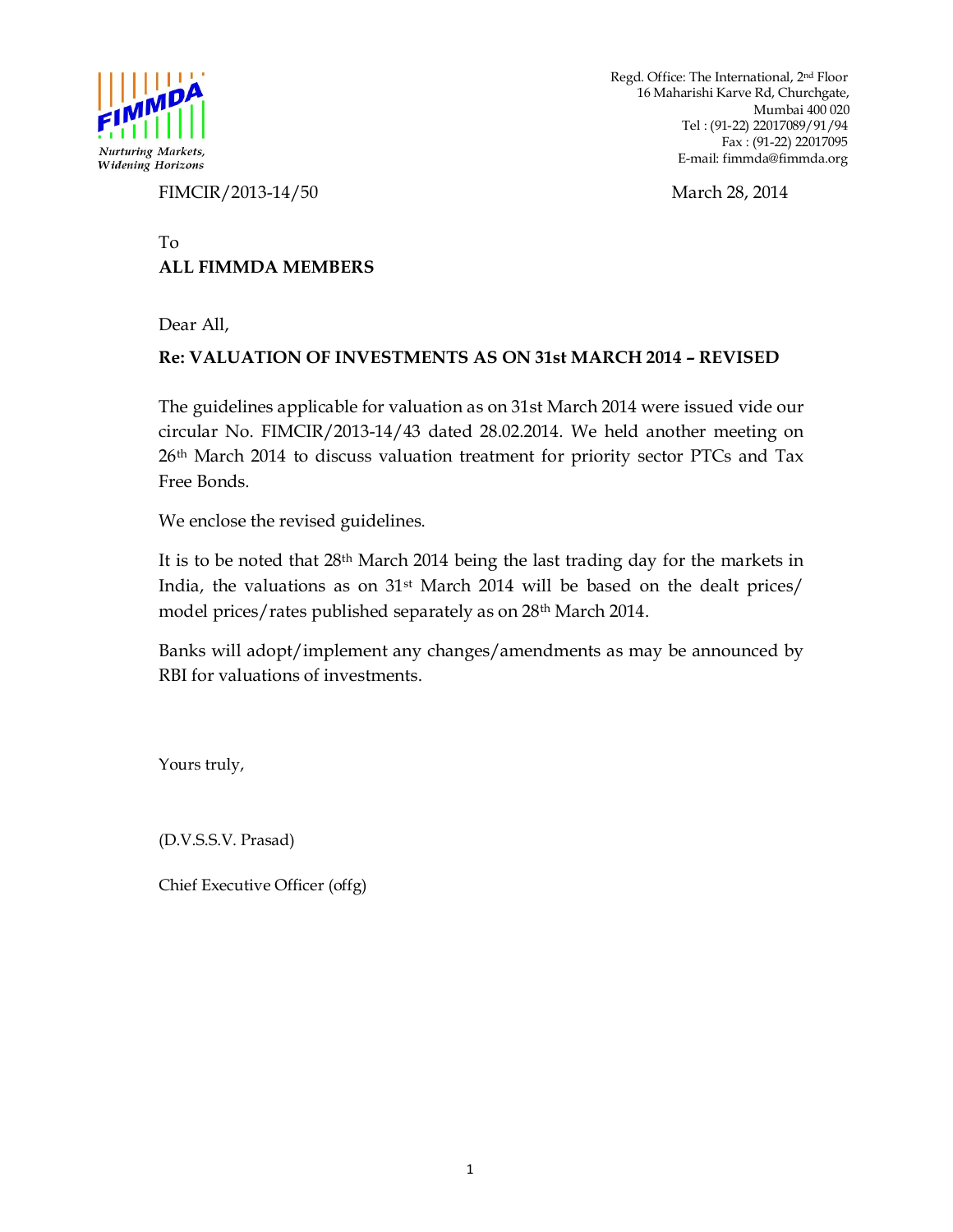

#### **ANNEXURE**

## **GUIDELINES / CLARIFICATIONS FOR VALUATION OF INVESTMENTS**

The participants should ensure that the valuation of the investment portfolio is in accordance with the guidelines / circulars issued by the Reserve Bank of India both for Banks and Primary dealers with particular reference to:

- i. RBI Master Circular- Prudential norms for classification, valuation, and operation of investment portfolio by banks dated July 1, 2013. (Para 3.5 )
- ii. RBI Master Circular Operational Guidelines to Primary Dealers dated July 1, 2013.(Para 6.4 (i) & (iv))

## **VALUATION OF GOVERNMENT SECURITIES**

## **Central Government Securities, which qualify for SLR**

The prices as well as the yield curve for all Central Government Securities are published by FIMMDA.

For valuation of all other securities FIMMDA's Par/Base Yield Curve, which is derived from the Central Government Securities yield curve should be used. The Par/Base Yield Curve starts from three-month tenor. The yield for three-month tenor would also be applicable for maturities less than three months.

## **Central Government Securities, which do not qualify for SLR**

FIMMDA will publish the prices for all the Central Government Securities which do not qualify for SLR in accordance with the "Note to para 3.7.1 of RBI Master Circular for banks dated July 1, 2013".

# **State Government Securities**

FIMMDA will publish the prices for all the State Government Securities in accordance with "para 3.6.2 of RBI Master Circular for banks dated July 1, 2013"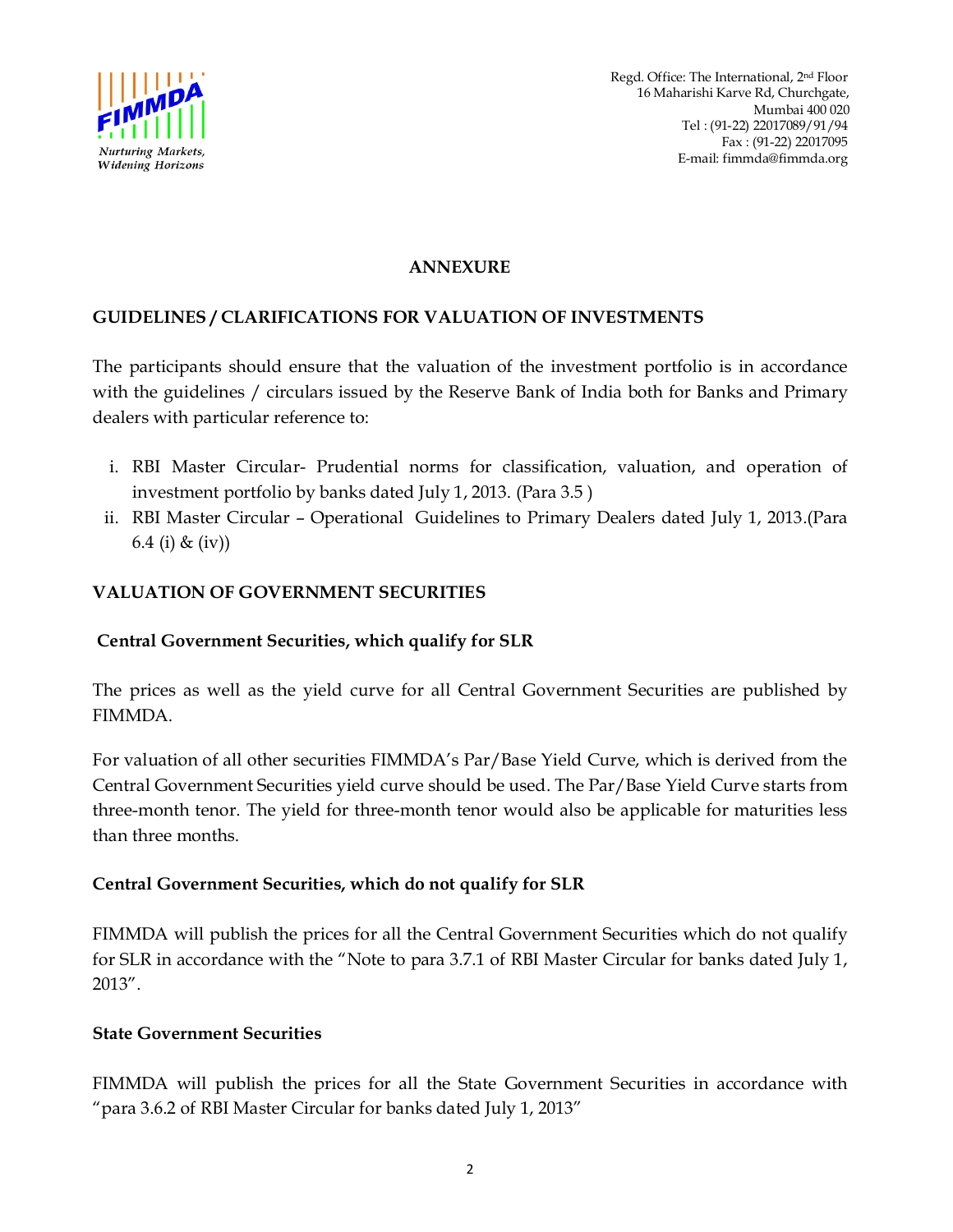

## **Treasury Bills**

For Banks and Bank PDs: These securities will be valued at carrying cost. [Para 3.6.1 (iii) of RBI Master Circular for banks dated July 01, 2013 and Section II, Para 3.8 of Master Circular for PD's dated July 01, 2013]

For Standalone Primary Dealers: These securities will be valued on mark to market basis. [Para 6.4 (i) of RBI Master Circular – Operational Guidelines to Primary Dealers dated July 1, 2013]

### **Other SLR bonds / securities**

Other eligible SLR bonds will be valued as per Para 3.6.3 of RBI Master Circular by adding 25 bps to the Base Yield curve.

### **Floating Rate Bonds**

When traded, traded price is to be used for valuation, when not traded model prices are generated as per procedure appearing on FIMMDA's website (under Homepage: /G-sec & Valuations:/Valuation of FRBs). The desired spread added is illiquidity spread, as the coupon is that of short term T-Bill whereas the bond is to be held for longer tenor.

### **Inflation Indexed Bonds**

When traded, traded price is used for valuation, when not traded, model prices are generated as per detailed valuation methodology available on FIMMDA's website (under Homepage: /G-sec valuations /Inflation Indexed Bonds).

# **VALUATION OF BONDS AND DEBENTURES, OTHER THAN GOVERNMENT SECURITIES**

### **GENERAL**

1. FIMMDA will publish the Annualized Base Yield Curve and a matrix of credit spreads across maturities and credit ratings for: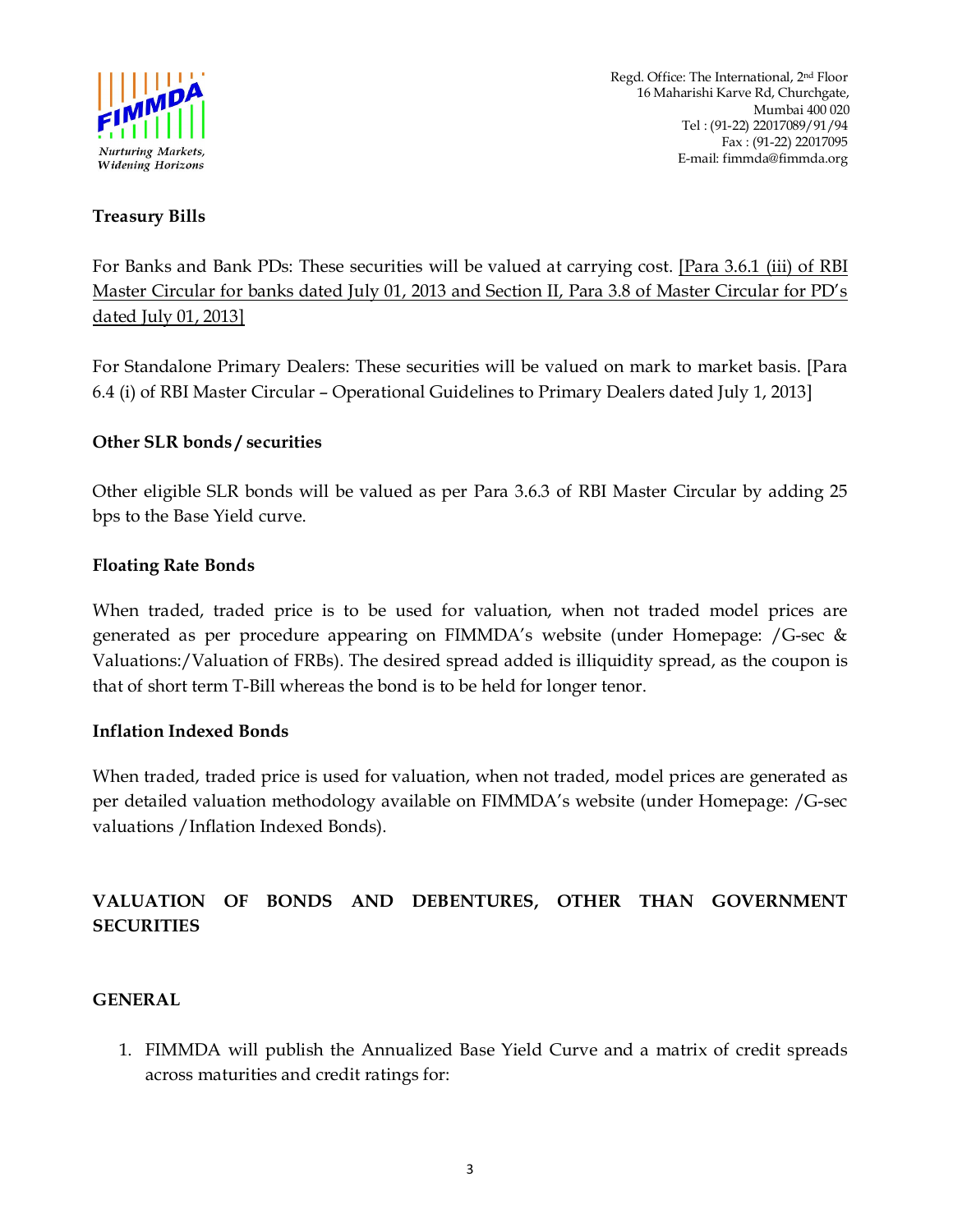



- **i) PSU, FIs**
- **ii) Banks**
- **iii) NBFCs**
- **iv) Corporates**
- 2. Yield and credit spreads for intermediate tenors for each curve may be arrived by linear interpolation.
- 3. The spreads must be added to the base yield corresponding to the residual maturity and not the original maturity.
- 4. Bonds with a remaining maturity of less than six months are valued on the 3-month base yield curve plus the relative extrapolated credit spread.
- 5. For Bonds with residual maturity of more than 15 years, the spread of 15 years as shown in the matrix of credit spreads should be added to the yield of applicable maturity (as per the base yield curve).
- 6. FIMMDA may from time to time stipulate different spreads for any specific category if warranted.
- \* Currently the following spreads will apply:
- *Supra-national ADB Bonds would be valued at zero spread over the respective annualized gilt yield.*
- 7. Valuation of Tax free bonds guaranteed by Central Government and State Governments (e.g. IIFCL bond). (Please see para 5 under "Bonds and debentures having special features).

# **Basel III Bonds**

Please follow the contents in DBOD.NO.BP.B/21.06.201/2011-12 dated May 2, 2012 on "Prudential Guidelines for Implementation of Basel III" read with Annexure 6 & 12 in case of loss absorbency.

## **BONDS AND DEBENTURES, WHICH ARE RATED BY A RATING AGENCY**

- 1. The rated bond is to be valued by adding the credit spreads to the Base Yield Curve (corresponding to the coupon frequency).
- 2. Where the issue or instrument under consideration has two or more different ratings, from different rating agencies, the lowest of the ratings shall be applicable.
- 3. A rating is considered as valid only if it is not more than 12 months old as on date of valuation.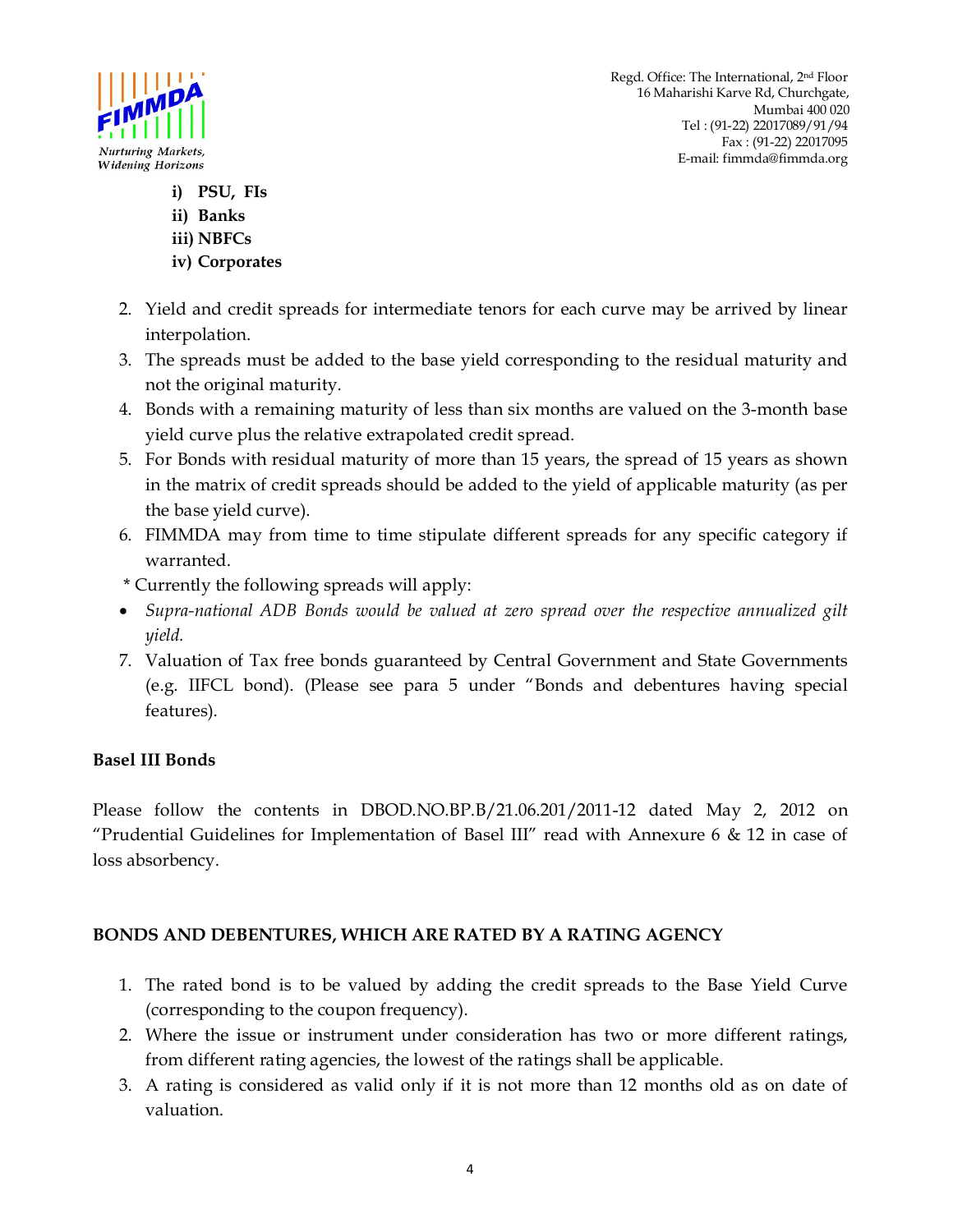

Regd. Office: The International, 2nd Floor 16 Maharishi Karve Rd, Churchgate, Mumbai 400 020 Tel : (91-22) 22017089/91/94 Fax : (91-22) 22017095 *Nurturing Markets,*<br> *Widening Horizons*<br> *Widening Horizons*<br> **E-mail:** fimmda@fimmda.org

# **UNRATED BONDS / BOND MIGRATED TO 'UNRATED' CATEGORY DURING ITS TENOR:**

Bonds and debentures, which are NOT rated by a rating agency or have become 'unrated' during their tenor, but a corresponding rated bond of the issuer exists, then:

- 1. The unrated bonds will be valued by marking up the credit spread by a minimum of 20 % over the equivalent rated bond of similar tenure.
- 2. For the above purpose, "corresponding" would mean, if the unrated bond has a maturity of 't' years, the rated bond should have a maturity not less than t - 0.5 years. For example, if the unrated bond has a residual maturity of 3 years, then the rated bond to be treated as corresponding should have a maturity of at least 2.5 years.

# **BONDS, DEBENTURES AND PREFERENCE SHARES WHICH ARE NOT RATED BY A RATING AGENCY, AND NO CORRESPONDING RATED BOND OF THE ISSUER EXISTS**

Anyone of the two methods, mentioned below, may be adopted. Method I

- 1. A quick rating can be obtained from the authorized credit rating agencies.
- 2. The credit spread to be added to the annualized yield curve for this notional rating will then be marked up by 25%.

## Method II

- 1. The spread over the sovereign risk free yield curve, at the time of issue, marked up by 25% will be the applicable credit spread.
- 2. The credit spreads thus arrived at OR the current credit spreads of AAA bond of similar residual tenor, whichever is higher, should be taken and applied over the above base yield curve for valuation.
- 3. SGL Data available from  $1<sup>st</sup>$  January 1996 at the RBI's website (www.rbi.org.in) should be used for arriving at the credit spreads at the time of issue.
- 4. In case of issues prior to January 1, 1996 the bonds will be valued at cost.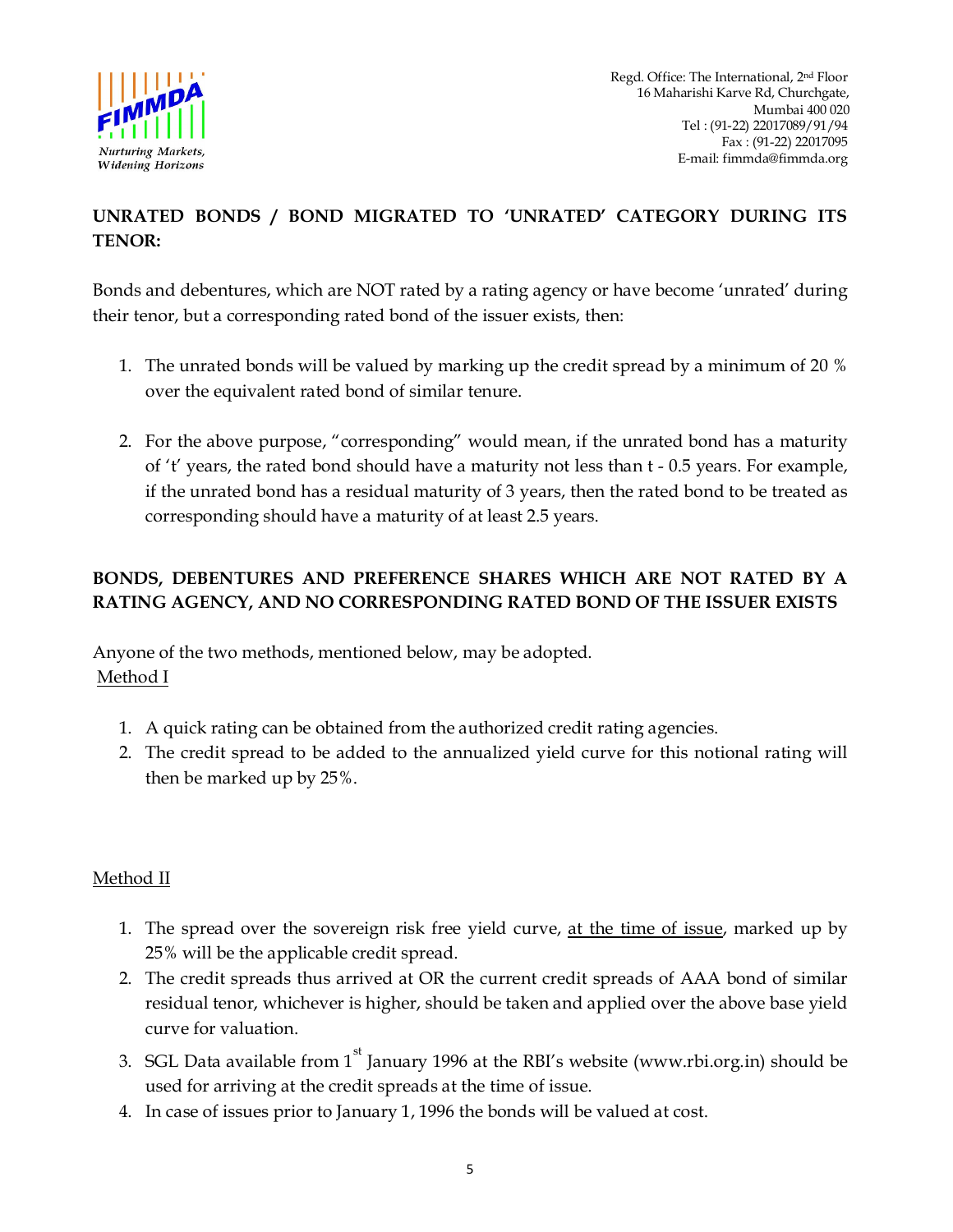

Bonds and debentures, which have become 'unrated' during its tenor, and NO corresponding rated bond of the issuer exists. In such a case highest amongst the following three spreads should be taken as the credit spreads:

- 1. Compute the spread over the sovereign yield curve, at the time of issue, marked up by 25%.
- 2. Compute the spread for the last known rating of the bond from the current spread matrix.
- 3. The current spread for AAA bond of similar tenor.

The value, thus arrived should be applied over the base yield curve for valuation.

## **BONDS ISSUED AS PART OF A RESTRUCTURING OF AN ADVANCE**

Valuation of such instruments is covered under paragraph 12.1 and 12.3 of RBI's Master Circular –"Prudential norms on Income Recognition, Asset Classification and Provisioning pertaining to Advances dated July 01, 2013"

### **BONDS / DEBENTURES HAVING SPECIAL FEATURES**

### 1. **Floating Rate Bonds:**

Floating Rate Bonds are instruments where the coupon rate is variable and is calculated using a certain predetermined methodology. Crucial to the concept of a floating rate bond is the "Benchmark Rate", which is a market determined interest rate, used for the computation of the coupon rate from time to time. The frequency at which the coupon rate is reset is called the reset frequency, while the frequency at which coupon payment takes place is the coupon payment frequency.

Method of Valuation of Floating Rate Bonds

- 1) Compute the forward benchmark rate for each reset date.
- 2) Using the same find the coupon (benchmark plus markup, if any) and the cash flows on the interest payment dates.
- 3) Discount these cash flows by any one of the following methods:
	- i. Discount each cash flow using the Zero-Coupon Yields for that cash flow adjusted for the credit spread corresponding to the rating of the bond.
	- ii. Discount each cash flow using the G-Sec YTM for the full residual maturity of the bond adjusted for the credit spread corresponding to the rating of the bond.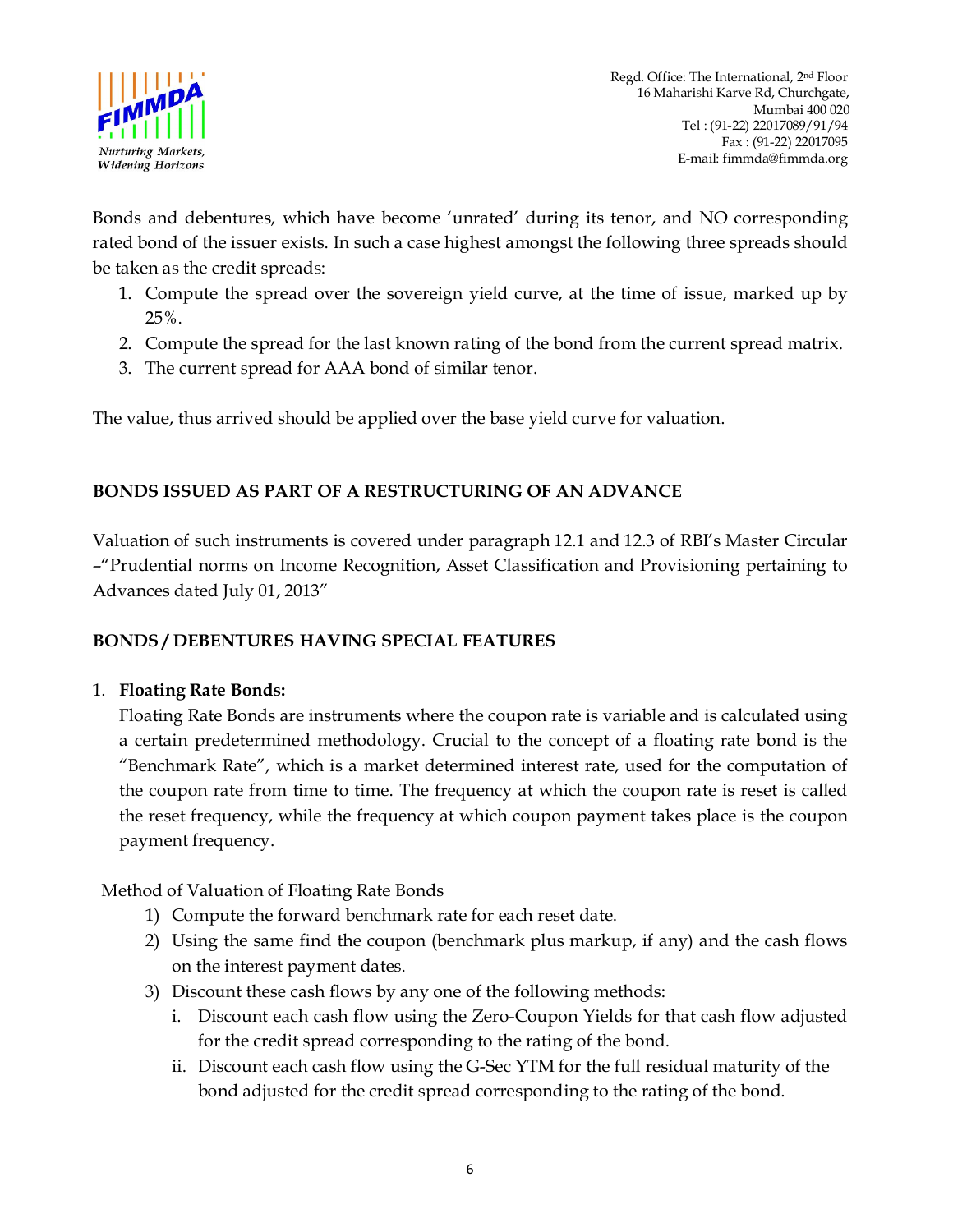

Regd. Office: The International, 2nd Floor 16 Maharishi Karve Rd, Churchgate, Mumbai 400 020 Tel : (91-22) 22017089/91/94 Fax : (91-22) 22017095 *Nurturing Markets,*<br> *Widening Horizons*<br> *Widening Horizons*<br> **E-mail:** fimmda@fimmda.org

The zero-coupon rates may be arrived at using any recognized source viz. FIMMDA – PDAI, CCIL, etc.

### **Computation of the forward rate**

$$
(1+R_1)^{T_1} \times (1+F)^{(T_2-T_1)} = (1+R_2)^{T_2}
$$

Where,

 $R_1$  = zero rate for time  $T_{1'}$  $R_{2}$  = zero rate for time  $T_{2}$ , F = forward rate for period (T<sub>2</sub>-T<sub>1</sub>) at time T<sub>1</sub>

While the above formula is most accurate, an approximation may be made as follows:  $F = (R_2 \times T_2 - R_1 \times T_1) / (T_2 - T_1)$ 

### 2. **Bonds with Call and Put Options:**

Where bonds have simultaneous call and put options (on the same day) and there are several such calls & put options in the life of the bond, the nearest date should be taken for Price/YTM calculation.

- a. Only Callable Bonds: Bonds, which are only callable by the issuer, will be valued at yield-to-worst basis.
- b. Only Puttable Bonds: Bonds puttable by the investor should be valued at yield-to- best basis.

### 3. **MIBOR linked Bonds:**

For bonds linked to MIBOR, the Overnight Index Swap (OIS) market quotes will be used to convert MIBOR into fixed rate for the outstanding tenor. The spread over MIBOR (as per the original terms of the issue) will be added to arrive at the notional fixed coupon. Then the bond will be valued similar to a fixed coupon bond and the valuation methodology given above for corporate bonds/debentures should be followed*.* 

### 4. **Bonds with Floor and Cap:**

Bonds with a Collar spread of 25 basis points or less will be valued like a fixed coupon bond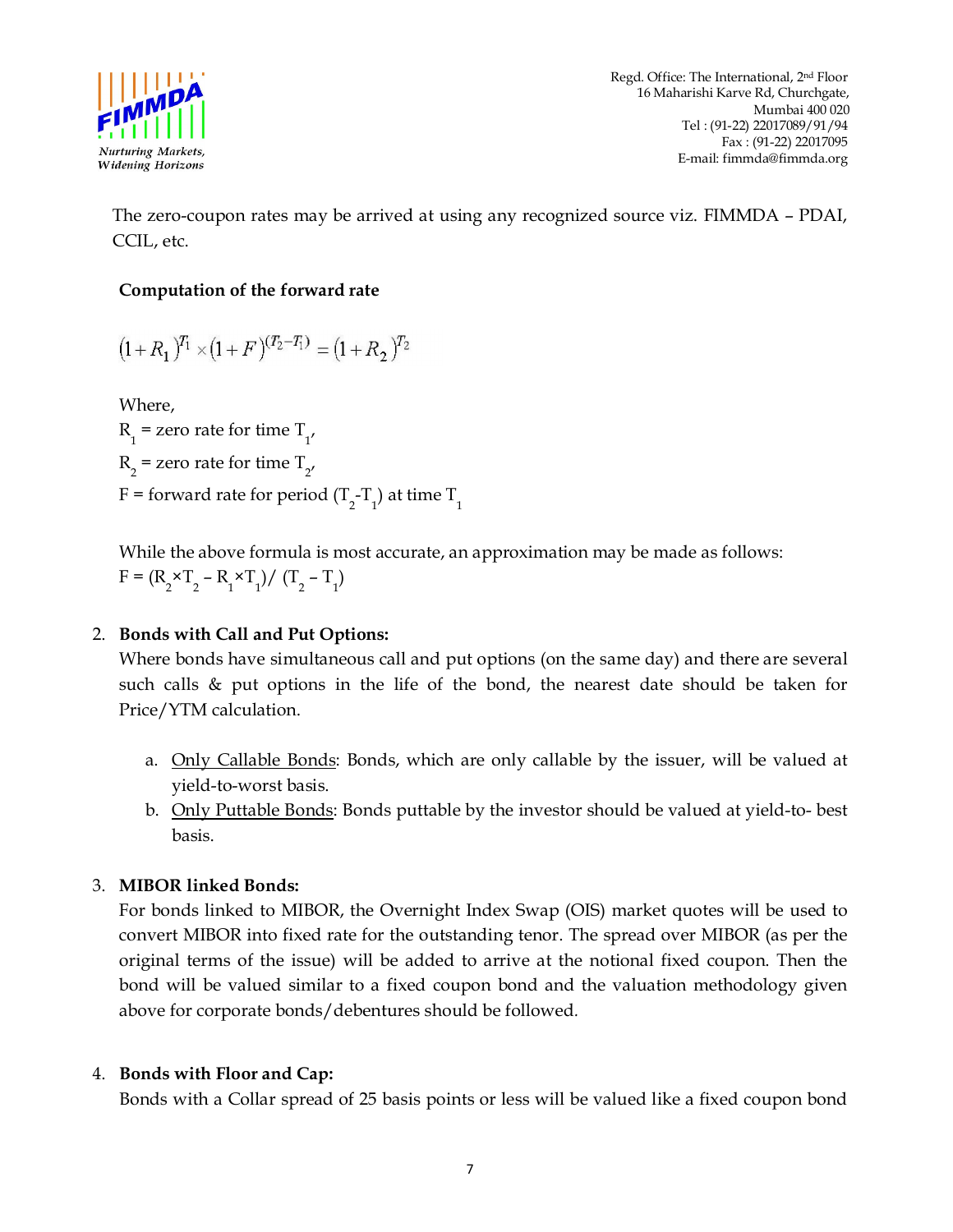

with the coupon being the average of the cap and floor. (*Rationale: If the Collar spread is small the likelihood of the bond hitting the cap or the floor is higher and the bond would behave like a fixed coupon bond)* 

For bonds with higher collar spread, the banks should separately value the collar through any recognized model and account for the changes in the P & L account as per rules.

### 5. **Tax-Free Bonds:**

Traded price in case a tax free bond was traded in the last 15 days. In case of other Tax Free bonds, the coupon will be grossed up by a factor equal to the income tax rate applicable for the holder. Thereafter, the bond will be valued as per para 3.7.1 of RBI Master circular mentioned above. As per rules governing tax-free bonds, to get tax-free status, these bonds are to be registered in the name of the holder claiming the tax break. Merely holding the bond with the transfer form and /or post-dated Cheque/ warrant will not entitle the holder, taxfree status.

### 6. **Preference Shares**

Preference shares should be valued as per Para 3.7.4 of the RBI Master Circular (for banks) mentioned above.

However since dividend on Preference shares is Tax free in the hands of the investor, the valuation treatment indicated in Para 5 above (for Tax free bonds) will be applied with the provision that the Preference share is not valued above its redemption value. (Ref Para 3.7.4 (f) of the RBI Master Circular for banks)

### 7. **Priority Sector Bonds:**

Priority sector bonds issued by All India Financial Institutions (AIFI) and Public Sector Undertakings should be valued as a corporate 'AAA' rated paper.

### 8. **Unrated Government guaranteed Non-SLR bonds**

Those bonds that are issued outside the approved market-borrowing programme may be valued as follows:

- a. Spreads over the sovereign risk free yield curve, at the time of issue, will be applicable.
- b. The spread shall be marked up by 15% if the issue is more than 12 months old.
- c. SGL data, available from January 1, 1996 at RBI website (www.rbi.org.in), should be used for arriving at the credit spreads at the time of issue. In case of debenture/ bond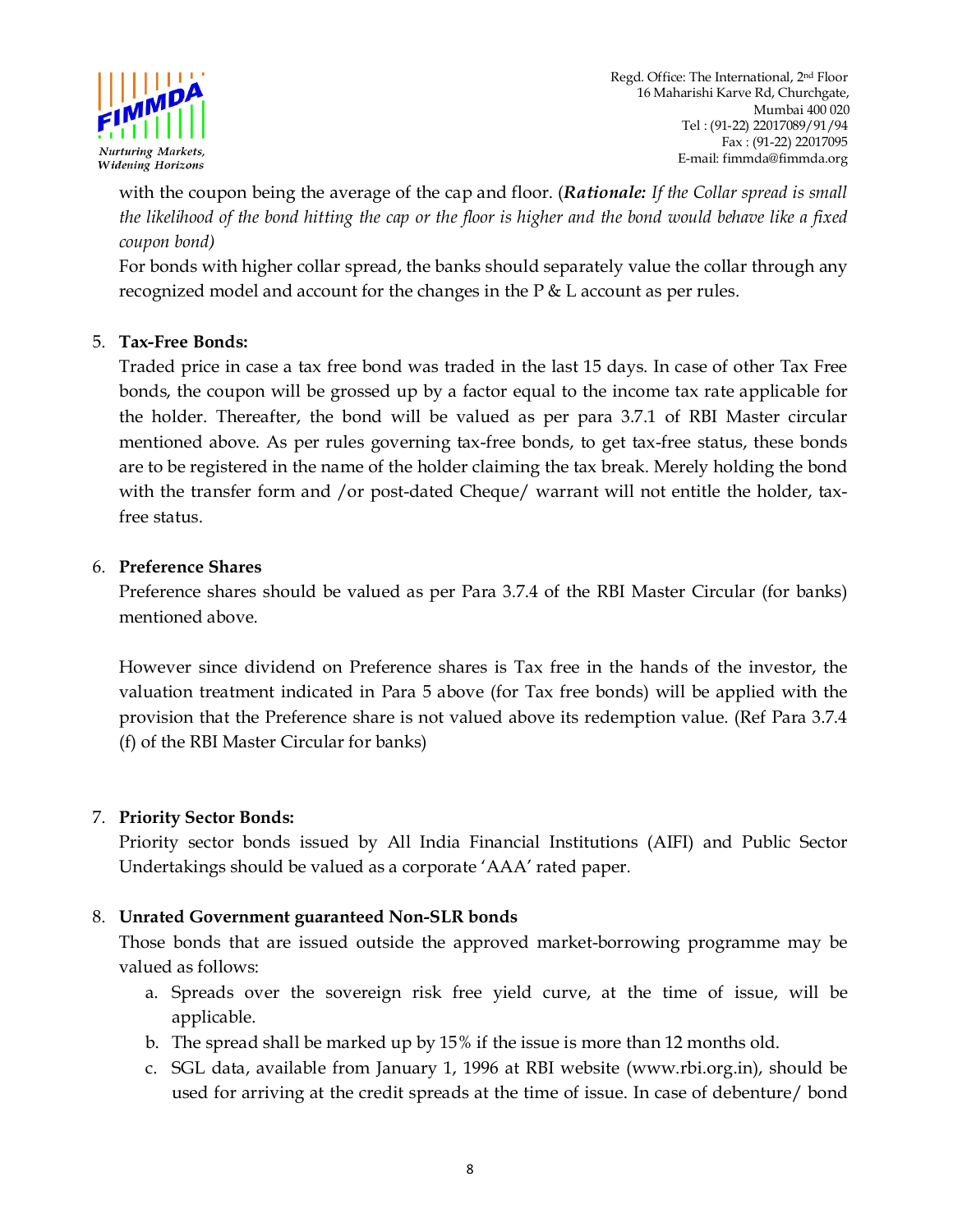

issued prior to January 1, 1996 the bonds will be valued at cost.

### 9. **Discom Bonds issued under Financial Restructuring Plan (FRP)**

Under the FRP, initially the Discoms will issue their bonds which will be converted into Special Securities of the concerned State Government on or before 5 years. The coupon of the bonds issued by Discoms may undergo change when the State Government takes over the liability and issues its own Special Security. The Discom bonds be valued as per RBI circular No.DBOD.BP.BC.No.105/21.04.132/2012-13 dated 27.06.2013, considering the bond's maturity as stated by Discoms on its face and/or Term Sheet for which the coupon payments are known. As and when the bond is replaced by a special security by the respective State Government, it will be valued based on the relevant YTM rate for Central Government Securities of equivalent residual maturities of the Special Security issued by the State Government.

### 10. **Valuation of Securitized Paper**

All Securitized papers would be valued on the basis of the Base Yield Curve and the applicable spreads as per the spread matrix relative to the Weighted Average Maturity of the paper.

## 11. **Valuation of Security Receipts / Pass through Certificates issued by Reconstruction Company / Securitization Company**

Such instruments will be valued as per Net Asset Value (NAV) given by the issuing Reconstruction Company / Securitization Company.

The valuation of PTC should be done depending upon the mix of the assets which constitute the securitized paper. Thus, if the assets fall purely under any one of the 3 categories, the valuation should be done as per the spread applicable to that category. In case there is a mix of categories on the underlying assets of the PTC, the worst valuation applicable should be used. Thus, as per current valuation, if there is a mix of all three categories, then the valuation of NBFCs (being the worst) should be used.

In case of retail underlying assets (e.g. Housing loans, Car loans, Motorcycle loans etc) the matrix applicable to corporate bonds should be used.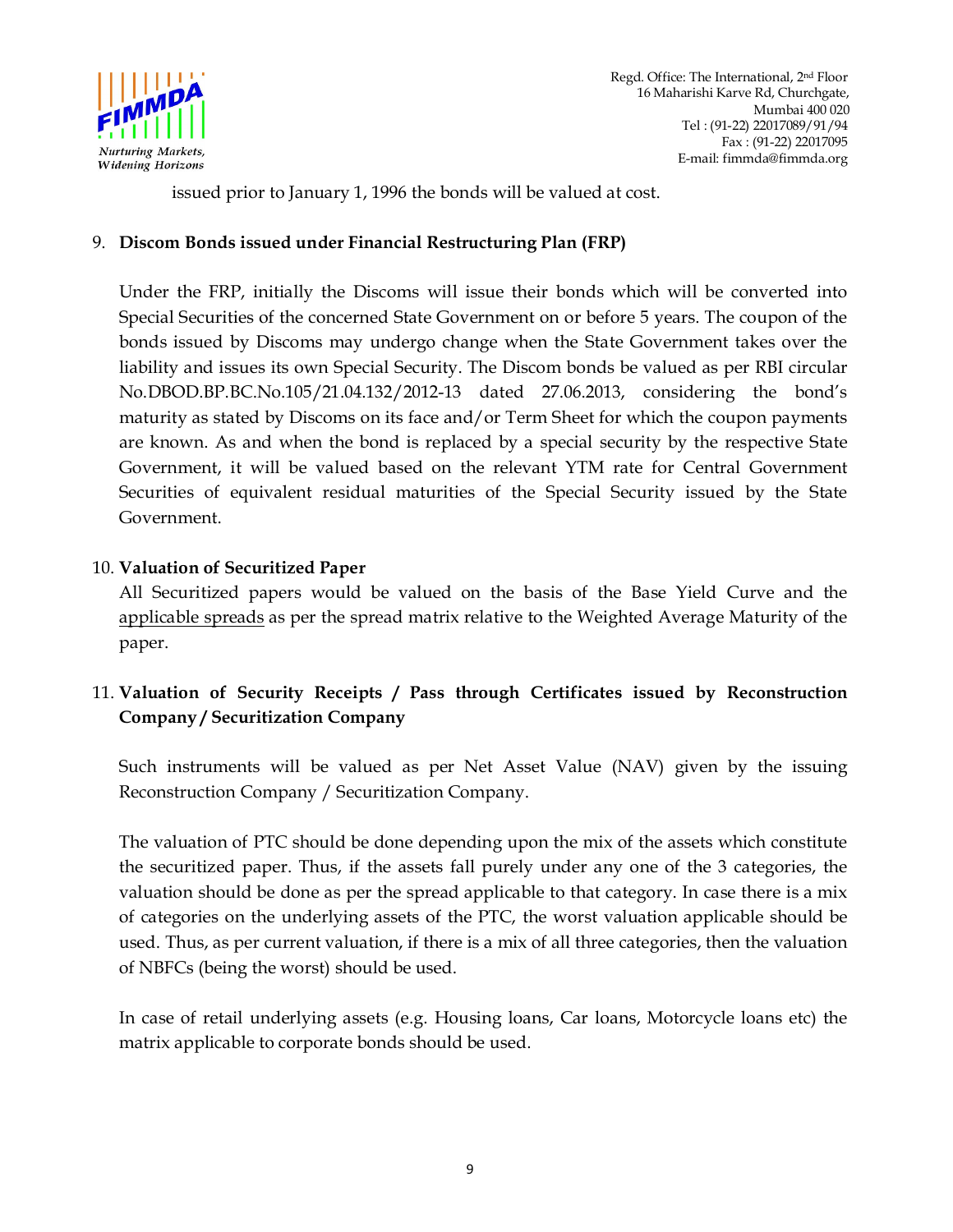

#### *Extract as per Section 115TA:*

From 1st June, 2013 investors would be receiving net income from securitization trust on PTC's and this income will be exempted from income tax in the hands of the investors. Accordingly, this investment in PTCs (Securitized Paper) can be treated as tax free investments for valuation purpose.

#### 12. **Priority Sector PTCs**

 The investments made in PTCs issued by Trusts after acquiring priority sector loan portfolio from NBFCs are giving tax free returns and hence they should be valued as tax free bonds. Tax Free yield (annualized) in the hands of the investor is to be grossed up at the rate of tax applicable to the investor and then the instrument is to be valued as per para 3.7.1 of RBI Master Circular dated 01.07.2013. As regards the spread, the members may use the applicable spread of Corporate Bond/NBFC as per their own logic/PTC issued.

#### 13. **Valuation of Perpetual Bonds**

Perpetual Bonds should be valued at yield to worst basis *(inclusive of the applicable spread)* where the final maturity of the bonds will be taken to be the longest point on the Base Yield Curve and the applicable spread would be that which is available for the longest tenor for the corresponding rating.

- i) The cash flow of the security relating to the longest point on the Government Securities yield curve is to be considered.
- ii) If the securities have a Call Option by the issuer and there is a step-up coupon after the call option, the cash flow should be considered with the step–up coupon after considering the regular coupons up to Call Option date.

Note: For a perpetual bond with single/multiple call option, compute the price for all option dates till the longest point on the base yield curve. Use the price which is the lowest for valuing the bond.

*For securities where the residual maturity is more than 15 years, the spread of 15 year should be added to the yield (as per the base yield curve) of applicable maturity.*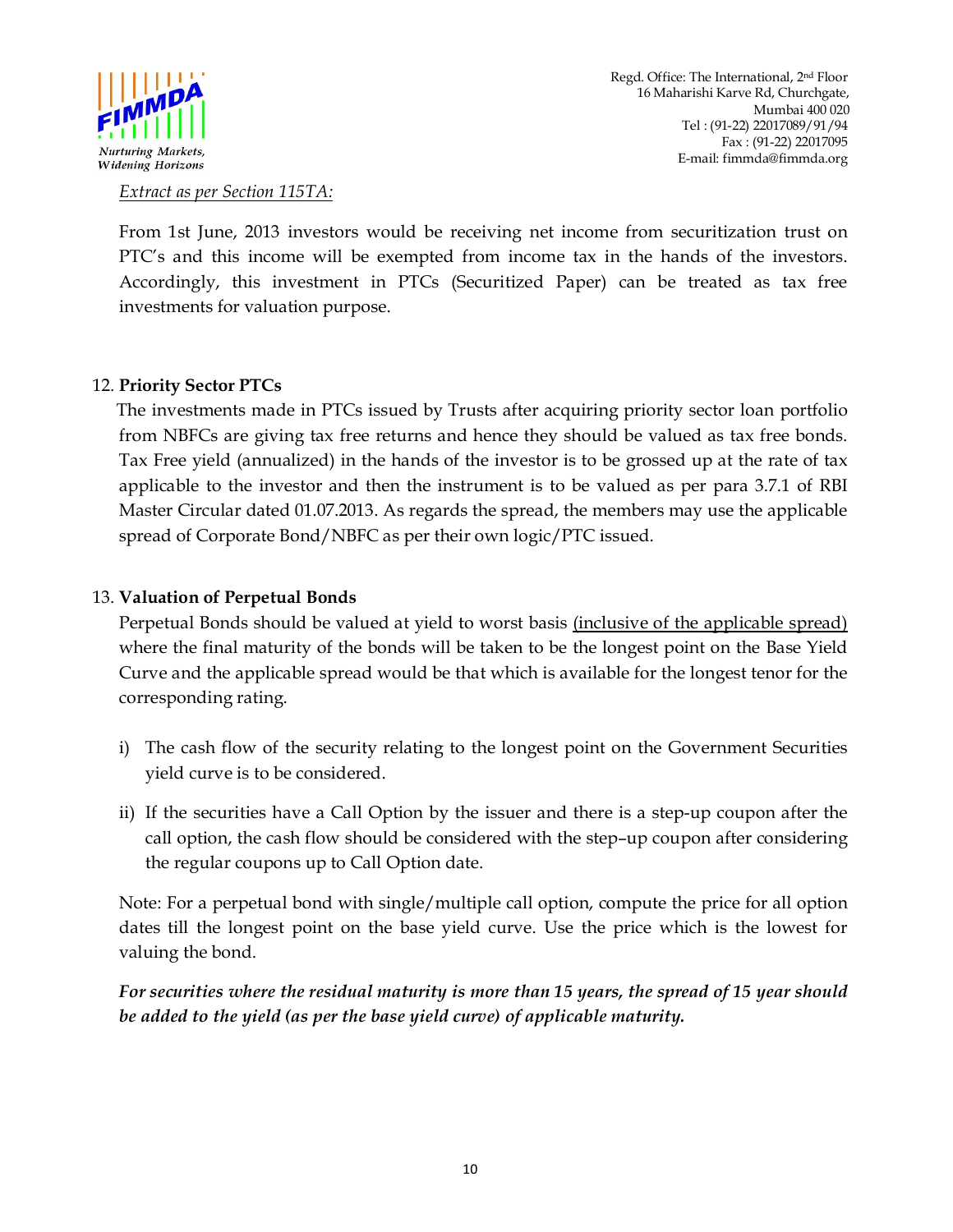

## 14. **Valuation of coupon bearing and non-coupon bearing Deep Discount Bonds:**  The coupon bearing Deep Discount Bonds would be valued as:

- i) Zero Coupon Bonds (Without the coupons)
- ii) The individual coupon flows would be valued as Zero Coupon STRIPS.
- iii) The grossed up present values of  $(i) + (ii)$  above would be the price of the coupon bearing Deep Discount Bond at which the bond would be marked to market.

 The non-coupon bearing Deep Discount Bonds would be valued as per Para 3.7.3 of RBI Master Circular dated July 1, 2013.

### 15. **Valuation of Commercial Paper / Certificate of Deposits:**

Commercial Papers/Certificate of Deposits of tenor less than one year should be valued at carrying cost. (Para 3.7.7 of RBI Master Circular).

#### 16. **Valuation of Venture Capital Funds:**

To be valued as per Para 3.9 of RBI Master Circular dated July 1, 2013.

#### 17. **Valuation of Corporate Bonds:**

**(a) For Bonds not traded in the market for past 15 calendar days with a minimum of Rs. 5 Crs. on any day** 

### **(***Refer Para 3.7.1 of RBI Master Circular on Valuation of Investments dated 01.07.2013)*

FIMMDA issues a tenor–wise, industry classification–wise, rating–wise, matrix on monthends for valuation of Corporate Bonds. This matrix is to be used for valuation of bonds which have not traded in the market.

 **(b) For Bonds traded in the market any time during the past 15 calendar days with a Minimum aggregate lot of Rs. 5 Crs. on a single day** 

**(***Refer Para Note (c) to Para 3.7.1 of RBI Circular on Valuation of Investments dated 01.07.2013***)** 

FIMMDA puts up the following traded data on its website for valuation of traded bonds:

(A)Cumulative Corporate Bond Trades (Excluding Failed Trades reported in Clearing Corporations of Exchanges):

This is a bond wise consolidated sheet showing the weighted average price and weighted average yield for each bond traded and reported on the Reporting Platforms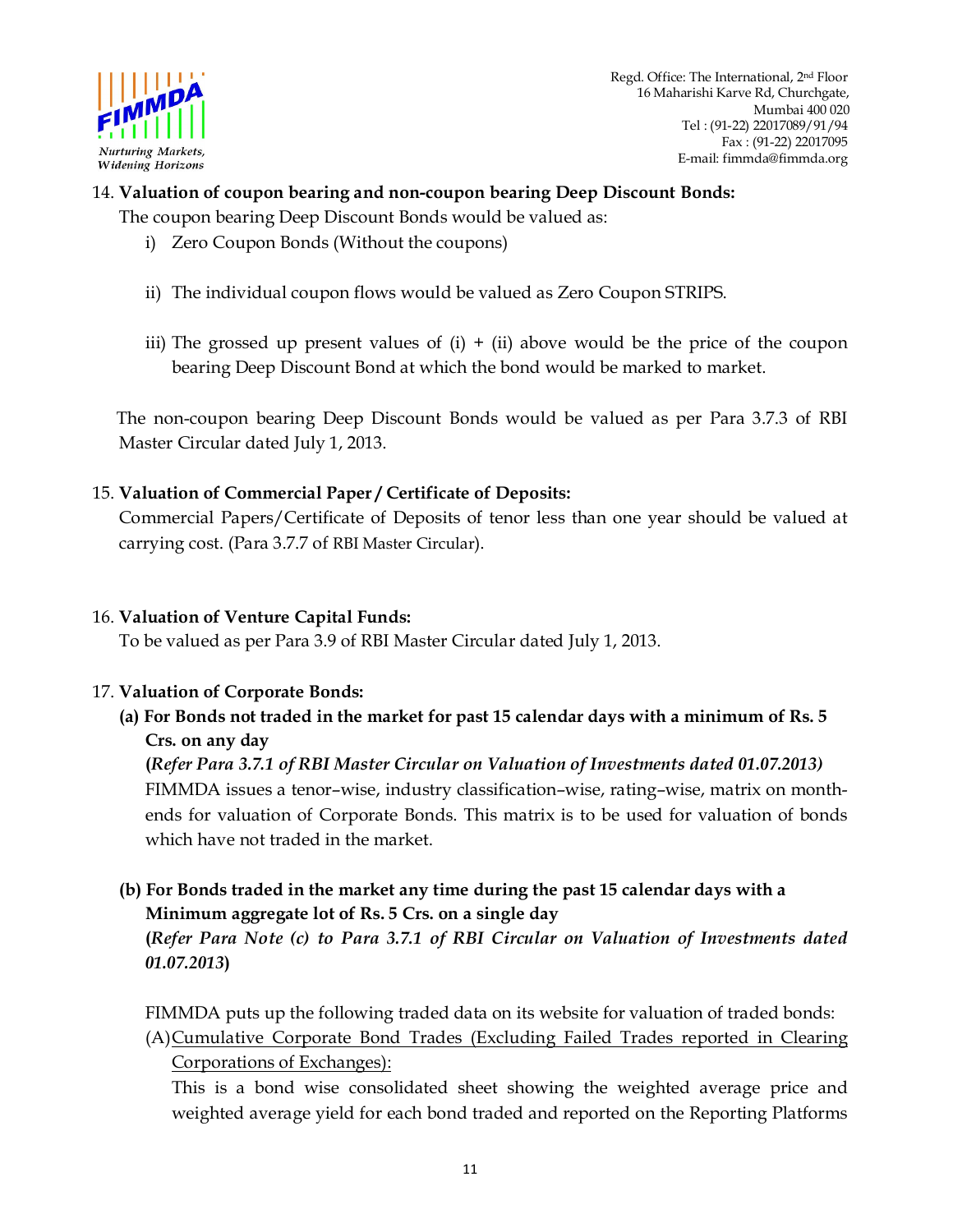

of NSE (CBRICS), BSE (ICDM) and FIMMDA (F-TRAC), MCX SX-FIRST. This sheet consolidates all trades in the individual bonds (whether T+0, T+1 or T+2) reported on all platforms.

## {**NSE – Failed Trades link:**

http://www.nseindia.com/products/content/debt/corp\_bonds/cbm\_settlement.htm **BSE** - **Failed Trades link:**

http://www.bseindia.com/markets/debt/settlement\_data.aspx?expandable=1). }

(B) Bonds traded data archive (including failed trades in FTRAC):

This Sheet is showing all Bonds Traded and reported on FIMMDA's F-TRAC platform only. This sheet shows date-wise individually traded and reported details of bonds which is uploaded by 7: 00 P.M daily. Thus, this sheet may show a single bond say 8.65 % NABARD 2016 dealt T+0, and also T+1 and T+2 without consolidating all the three trades on FTRAC.

- (C)In case traded prices are intended to be used, each bank should follow a uniform procedure for using either (A) or (B) sheet as above. In case sheet (B) is used the banks would have to scan the trades reported on BSE & NSE Platforms also ignoring Failed Trades.
	- i. Whenever a Corporate Bond is traded, and reported, the 'traded spread " (of the weighted average traded yield) of that bond, over the G. Sec Par/Base Yield curve would be used for valuing the bonds of all other bonds of similar rating of the particular Corporate in the particular traded tenor. (Thus, if AAA bond of 'PFC' maturing in 2015 has traded at a price of Rs 101.07 with a spread of 101 bps over the G. Sec Par/Base Yield, all PFC bonds maturing in 2015 would be valued with a spread of 101 bps over the G. Sec Par/Base Yield, whereas the traded bond would be valued at Rs 101.07).
	- ii. If more than one bond of the particular corporate with the same rating has been traded in that tenor, the higher traded spread would be used for valuing all other similar rated bonds of that corporate in that particular tenor .(Thus if AAA , 8.65 % NABARD -2016 has traded with a spread of 83 bps and 9.7 % NABARD - 2016 has traded with a spread of 73 bps, all other NABARD bonds maturing in 2016 would be valued with a spread of 83 bps )
- iii. If the spread as shown in (ii) above is higher than the spreads as indicated by the FIMMDA matrix for illiquid bonds, then the latest FIMMDA matrix spreads would